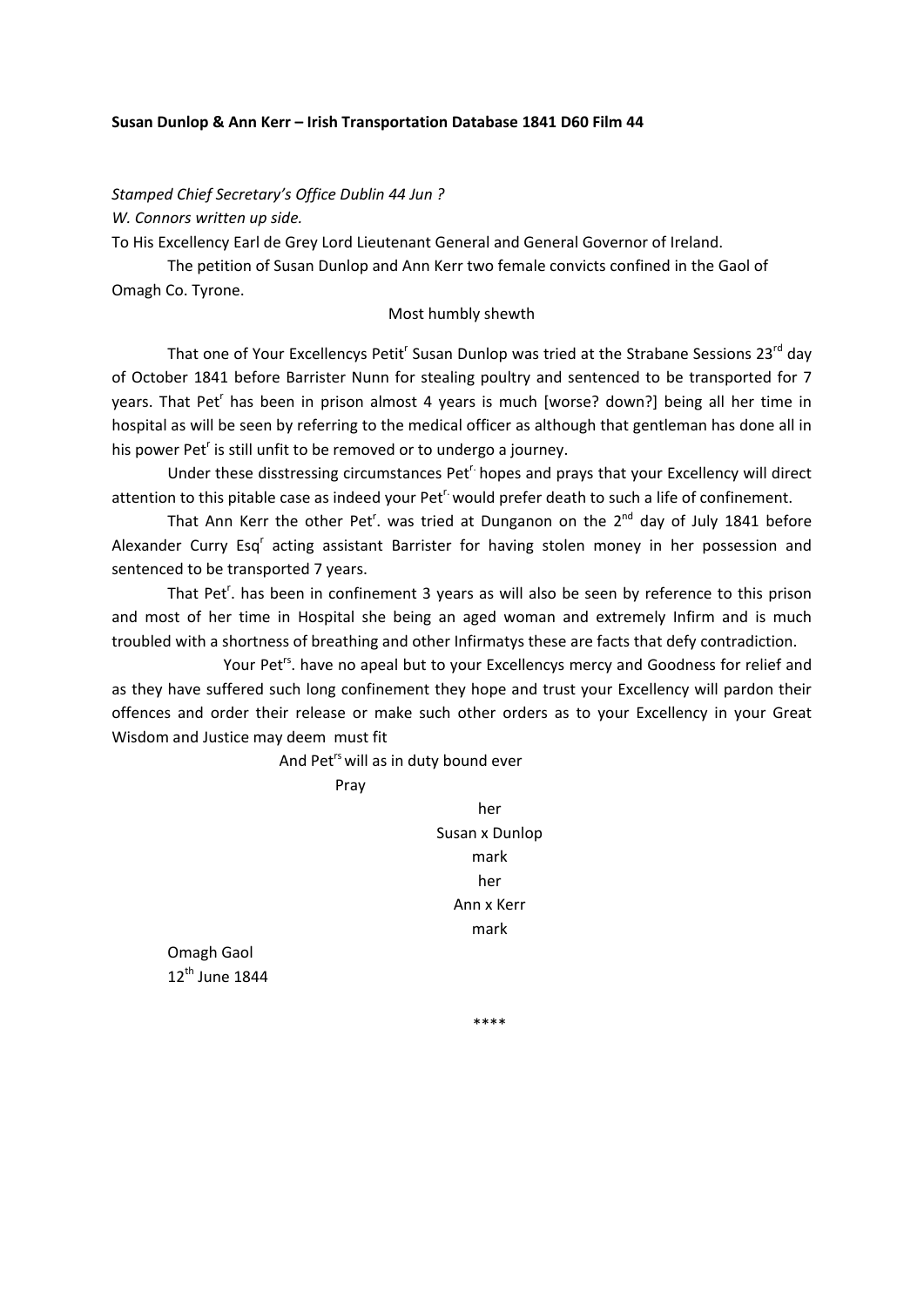Sir

I have the honor to acknowledge your letter of  $20<sup>th</sup>$  Inst. Enclosing by [Comemorand?] of the Lord Lieutenant the memorial of Susan Dunlop prisoner in the jail of Omagh.

The prisoner was convicted together with a woman named Mary Kelly, at the Quarter Sessions held at Strabane October 1840 for having received four ducks knowing them to be stolen.

A man named Charles Kelly was also convicted at the same Sessions for larceny of four Hens – After the conviction a communication was made to the court by the Keeper of the Strabane Bridewell, a highly correct & diligent officer – He stated that he had been informed that the prisoner is sister of Charles & Mary Kelly, and that under the name of Susan Kelly she had been convicted with Charles & Mary Kelly for a like offence at Londonderry, that in consequence He had written to the keeper of Derry jail, and he produced & laid before the court the [....] of the Keeper of Derry jail which stated that Charles Kelly, Mary Kelly & Susan Kelly (together with two other members of the family named Anne & Sarah Kelly) had been convicted at Derry in March 1840? for stealing Turkeys, that Charles and Mary Kelly had been convicted of a like offence in April 1839 & sentenced to several terms of imprisonment –

The prisoner is returned on the calendar aged 24 years – she states that she has a number of orphan children, and an aged mother dependent upon her for support –

If the conviction of the prisoners had been for a first offence, the sentence might not have been transportation, and under the circumstances, his Excellency may think fit to direct further enquiry in order to ascertain if she be that prisoner who was convicted at Derry in March 1838 and sister of Charles & Mary Kelly, who are now under sentence of transportation from the Strabane Sessions of 1840.

If just on this fact I beg to state that in my opinion there are not any mitigating circumstances that render the Prisoner a proper object of mercy.‐

> I have the honor to be Sir your most ob<sup>t</sup> sv<sup>t</sup> R Nunn

E.Lucas Esqr etc etc

\*\*\*\*\*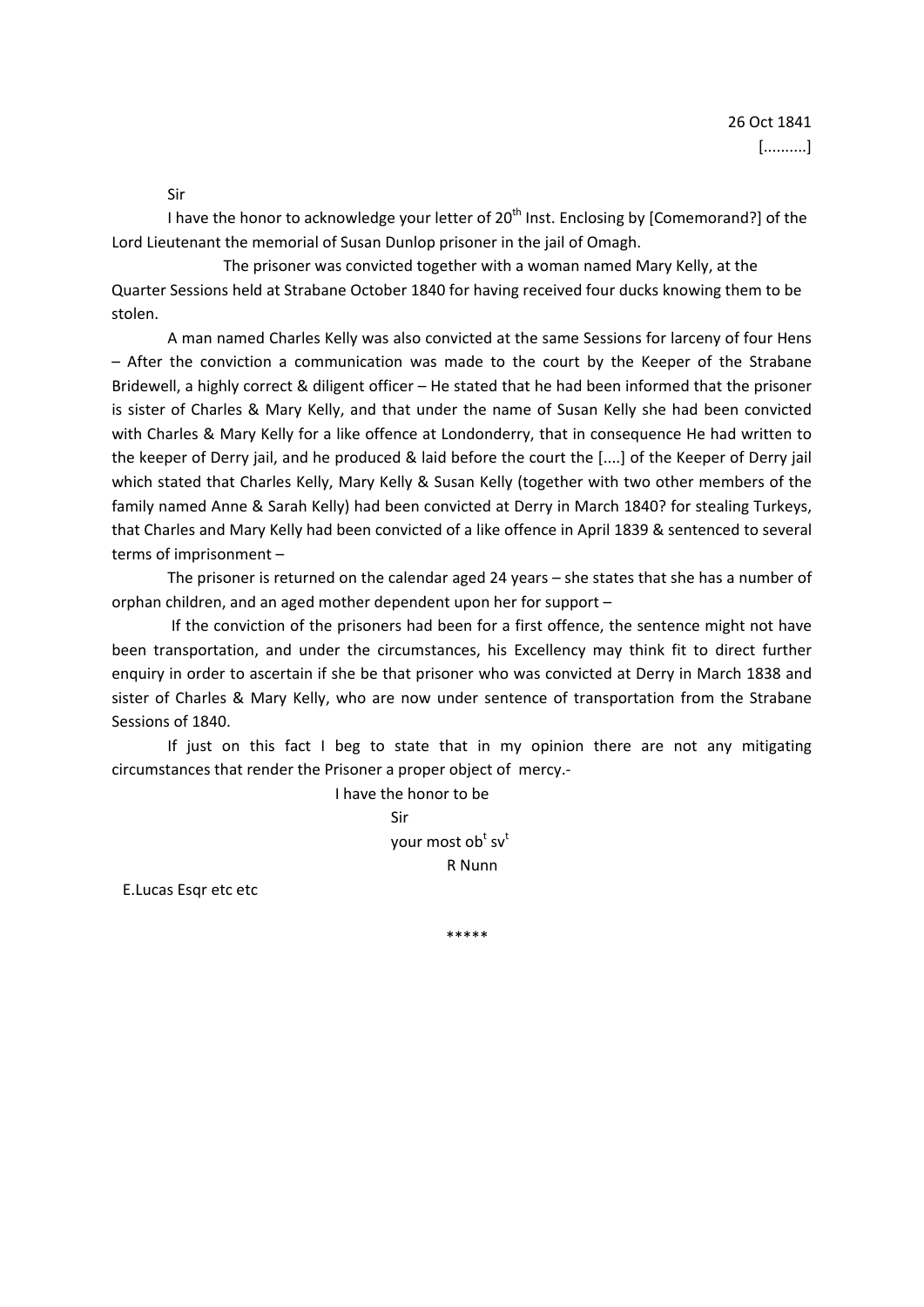*Stamped Chief Secretary's Office Dublin 41 Oct 20W. Connors written up side.*

To His Excellency Earl de Grey Lord Lieutenant General and General Governor of Ireland. The Petition of Susan Dunlop now a prisoner in the Gaol of Omagh in the County of Tyrone.

# Most Humbly Shewth

That your Excellencys Pet<sup>r</sup> was tried at Strabane on the 20<sup>th</sup> day of October 1840 for having in her House ducks supposed to be stolen before Richard Nun Esq<sup>r</sup>. assistant Barrister for the County of Tyrone and sentenced to be transported for the space of seven years.

That Pet<sup>r</sup>. does not presume to deny the charge of the ducks being in the House and on the contrary Pet<sup>r</sup>. Is fully satisfied with the trouble and anxiety his worship and the Jury evinced to have the matter properly Investigated and the case appeared such, that Pet<sup>r</sup>. would not have been transported at all had it not been at her own request.

That Pet<sup>r</sup>. did request to be transported was owing to her Great poverty and not being able to assist her self or small orphan children in not being sufficient of herself to prevent them from Starving.

That as the Legislature has been Graciously pleased in the Great Wisdom to proceed for such as Pet<sup>r</sup> by Building Work House Pet<sup>r</sup> is now in the Humble hope that she would be able to assist her helpless childrens wants by going in to the Work House with them.

Therefore Pet<sup>r</sup> Humbly hopes that your noble Excellency will be Graciously pleased to mitigate Pet<sup>rs</sup> punishment as she is the sole Guardian of an aged mother and a number of Infant children by ordering her some confinement in the Gaol of Omagh or in any other way that would to Your Excellency seem most fit.

### Susan Dunlop

N.B. Your Excellency will perceive Pet<sup>r</sup> has been in Gaol upwards of a year. Omagh Gaol October 18<sup>th</sup> 1841

### \*\*\*\*\*

## Susan Dunlop

#### Stealing fowl 7 yrs tr

Enquiry if she is the same person as Susan Kelly [....] Report attached *signature*

*\*\*\*\*\**